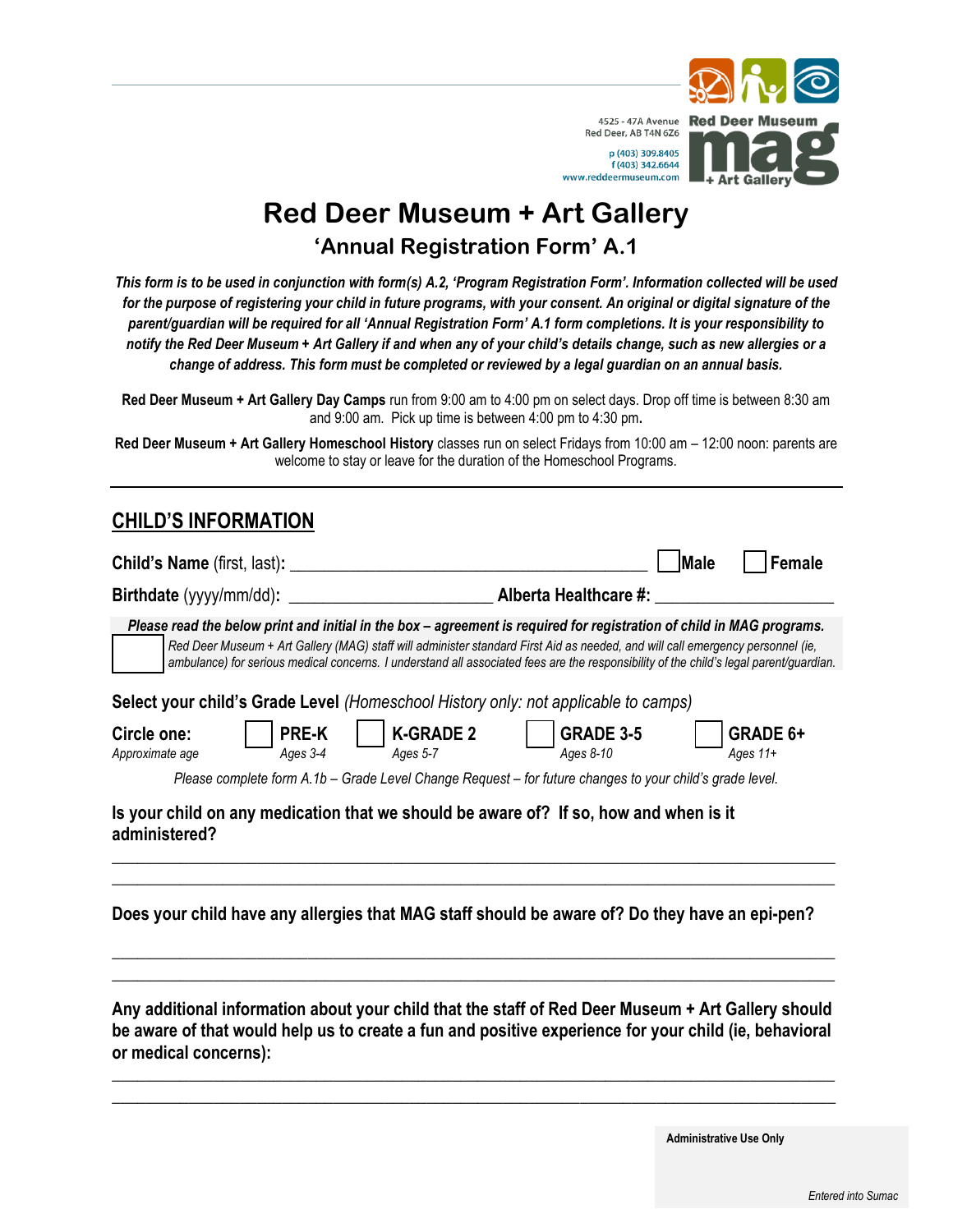# **LEGAL GUARDIAN INFORMATION**

| <b>Guardian 1</b>                                                                                                                                                                                      | $\Box$ Check if primary residence of participant                          |  |                                                                                                           |
|--------------------------------------------------------------------------------------------------------------------------------------------------------------------------------------------------------|---------------------------------------------------------------------------|--|-----------------------------------------------------------------------------------------------------------|
|                                                                                                                                                                                                        |                                                                           |  |                                                                                                           |
|                                                                                                                                                                                                        |                                                                           |  |                                                                                                           |
|                                                                                                                                                                                                        |                                                                           |  |                                                                                                           |
|                                                                                                                                                                                                        |                                                                           |  | $\Box$ Daytime $\Box$ Evening                                                                             |
|                                                                                                                                                                                                        |                                                                           |  | $\Box$ Daytime $\Box$ Evening                                                                             |
|                                                                                                                                                                                                        |                                                                           |  | $\Box$ Daytime $\Box$ Evening                                                                             |
|                                                                                                                                                                                                        |                                                                           |  |                                                                                                           |
|                                                                                                                                                                                                        |                                                                           |  | □ Please send me MAG updates via email.                                                                   |
| Guardian 2                                                                                                                                                                                             |                                                                           |  | $\Box$ Check if primary residence of participant                                                          |
|                                                                                                                                                                                                        |                                                                           |  |                                                                                                           |
|                                                                                                                                                                                                        |                                                                           |  |                                                                                                           |
|                                                                                                                                                                                                        |                                                                           |  |                                                                                                           |
|                                                                                                                                                                                                        |                                                                           |  |                                                                                                           |
|                                                                                                                                                                                                        |                                                                           |  | $\Box$ Daytime $\Box$ Evening                                                                             |
|                                                                                                                                                                                                        |                                                                           |  | $\Box$ Daytime $\Box$ Evening                                                                             |
|                                                                                                                                                                                                        |                                                                           |  |                                                                                                           |
|                                                                                                                                                                                                        |                                                                           |  |                                                                                                           |
| <b>EMERGENCY CONTACT</b>                                                                                                                                                                               | contact in the event of an emergency, if the guardians cannot be reached: |  | Please provide contact information for someone other than the guardian(s) listed above that MAG staff can |
| Name:                                                                                                                                                                                                  |                                                                           |  | <b>Example 2018</b> Phone Number: <b>Contract 2018</b> Phone Number:                                      |
|                                                                                                                                                                                                        |                                                                           |  |                                                                                                           |
| <b>HOW DID YOU FIND US?</b>                                                                                                                                                                            |                                                                           |  |                                                                                                           |
|                                                                                                                                                                                                        | What school division is your child enrolled in?                           |  |                                                                                                           |
|                                                                                                                                                                                                        | $\Box$ Red Deer Public $\Box$ Red Deer Catholic $\Box$ Wolf Creek         |  | $\Box$ Chinooks Edge                                                                                      |
|                                                                                                                                                                                                        | How did you hear about the MAG's Child Programming?                       |  |                                                                                                           |
| $\Box$ I'm a MAG Member $\Box$ MAG Website $\Box$ School Newsletter<br>□ Word of Mouth □ Activity Guide □ Print Media (specify- ie, 'Red Deer's Child'):<br>□ 도 ::::<br>$\Box$ Facebook $\Box$ Twitter |                                                                           |  | $\Box$ Other (specify): $\Box$                                                                            |
| <b>Administrative Use Only</b>                                                                                                                                                                         |                                                                           |  |                                                                                                           |
|                                                                                                                                                                                                        |                                                                           |  |                                                                                                           |
|                                                                                                                                                                                                        |                                                                           |  |                                                                                                           |